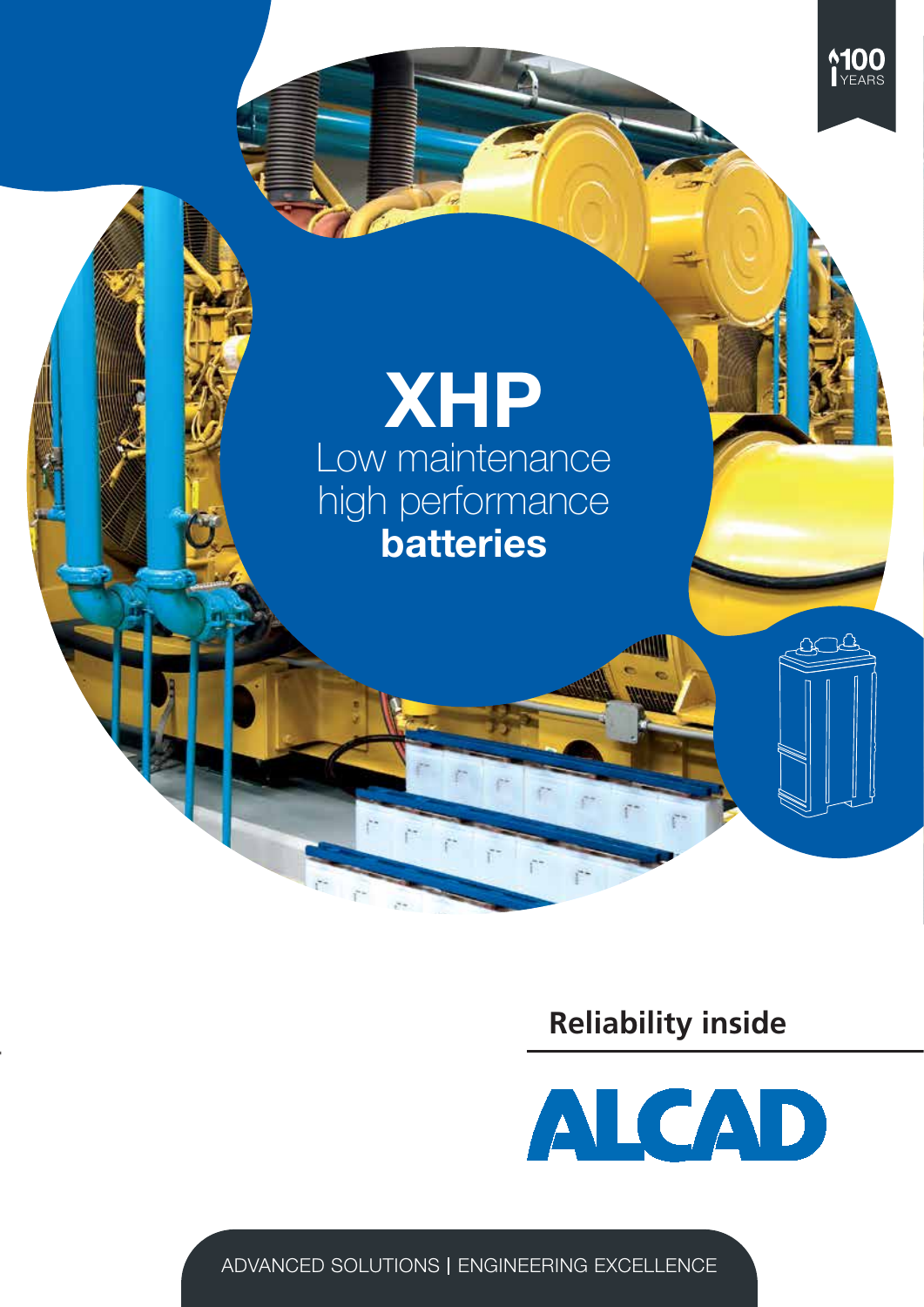### Low maintenance, high performance Ni-Cd batteries

### Powerful assurance for critical applications

depend upon XHP where vital UPS, engine starting and emergency back-up duties need guaranteed power in an instant. The built-in reliability of sintered/pbe technology and alkaline electrolyte provides up to 20+ years of cost-effective trouble-free service, requiring virtually no maintenance.



#### Future-proof construction

XHP's steel superstructure and tough polypropylene casing hold sintered and plastic-bonded electrodes with copious amounts of alkaline electrolyte. As none of these materials are corrosive, XHP confidently outperforms lead acid batteries by several years. On-going maintenance, unexpected downtime and replacement costs are completely eliminated with Ni-Cd. XHP batteries only require topping-up every 10 years after single rate charging.

#### Predictable cost and long life

Owing to its reliability, unique electrochemistry and sturdy construction, accurately predicting your battery's life-cost is now possible. XHP can easily repay your investment within 3-6 years – well within the lifetime of your application.

#### Reliable in all conditions

XHP is specified onshore for hospitals, traffic control, power generation and process control, and offshore in oil and gas exploration and other hazardous marine installations, where the implications of main power supply interruption cannot be contemplated.

Generally operating between temperatures of – 20°C to + 50°C (– 4°F to +122°F), XHP batteries can tolerate extremes of –50°C to +70°C (– 58°F to +158°F) for short periods. They can also remain in storage for many years before commissioning without affecting subsequent performance.

#### Best for engines – perfect for UPS

Electrical abuses such as AC ripple, over-discharging, voltage reversal or high overcharge currents have no effect upon XHP. The battery's plate and separator format make recharging quick and efficient at either single or dual rate.

Delivery of high power within a narrow voltage window perfectly suits XHP for UPS duties. There is no risk of sudden death, and because Ni-Cd batteries do not produce corrosive fumes, they can be installed next to sensitive electronic equipment. Even when partially discharged XHP is capable of providing repeated high currents up to 20 times its nominal capacity to make short work of starting your diesel engine or gas turbine.

#### Battery sizing made easy

An XHP battery can be designed to exactly match your installation criteria. With BaSics sizing software, calculations are quick and easy. Engineers are always available when you require additional expert advice.

#### Original equipment or replacement

From a broad range of sizes, weights and performances available, XHP can perfectly meet your requirement for guaranteed power.

#### Setting standards worldwide

XHP batteries satisfy all major electrical industry standards and are approved for operation on board ships and offshore installations.

#### Alcad recycle

Alcad also recycle old batteries as part of their responsibility to safeguard the environment.

# XHP Range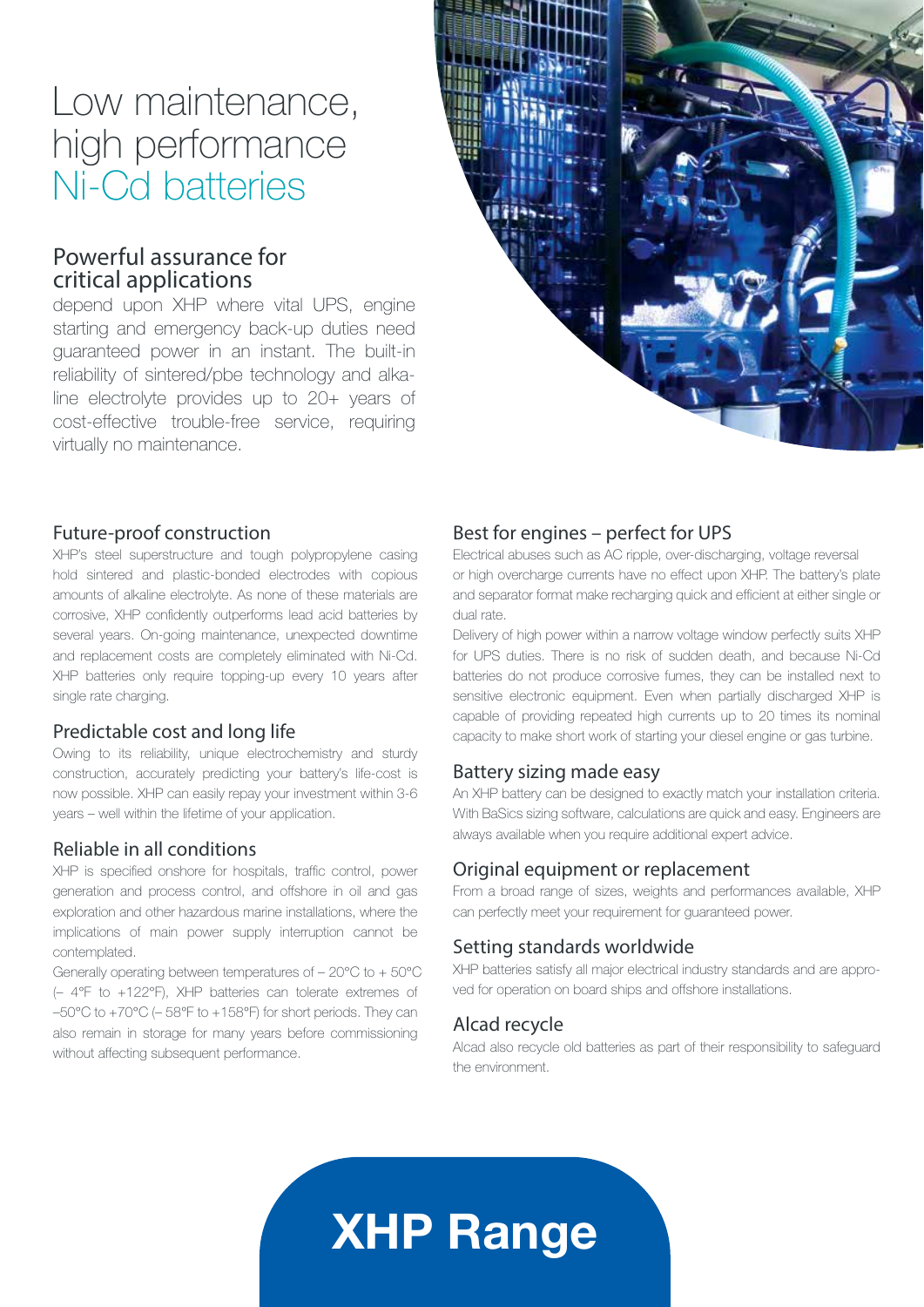

#### Rapid charging characteristics

 $(+20 °C \pm 5 °C/+68 °F \pm 9 °F)$ 

XHP can be charged by all normal methods:

- <sup>l</sup> Taper
- <sup>l</sup> Constant current
- <sup>l</sup> Constant voltage
- <sup>l</sup> Pulse

The cells continue to operate satisfactorily in any state of charge. For operating conditions other than fully charged, consult Alcad.

#### Capacity

The rated capacity( $C_5$ ) of a cell is the capacity available in ampere-hours (Ah) at the 5 hour discharge rate to an end voltage of 1.00 V/cell.

#### Nominal discharge voltage

The nominal discharge voltage is 1.2 V/cell.

#### Constant current charging

Standard charge  $0.2 \times C_5$  amperes for 8 hours.

#### Constant voltage charging

No current limit is necessary.

#### With boost

Maintenance float voltage: 1.40 ± 0.01 V Boost voltage range:

 $1.45 V \pm 0.01 V$ 

#### Without boost

Float voltage:  $1.41 V \pm 0.01 V$ These voltages are applicable from  $+20^{\circ}$ C to  $+25^{\circ}$ C (+68 $^{\circ}$ F to  $+77^{\circ}$ F)

#### Cell data

D.C. internal resistance: 40 x 1/C5mΩ

Short circuit current: 1.8 x cell discharge current at 1 s to 0.65 V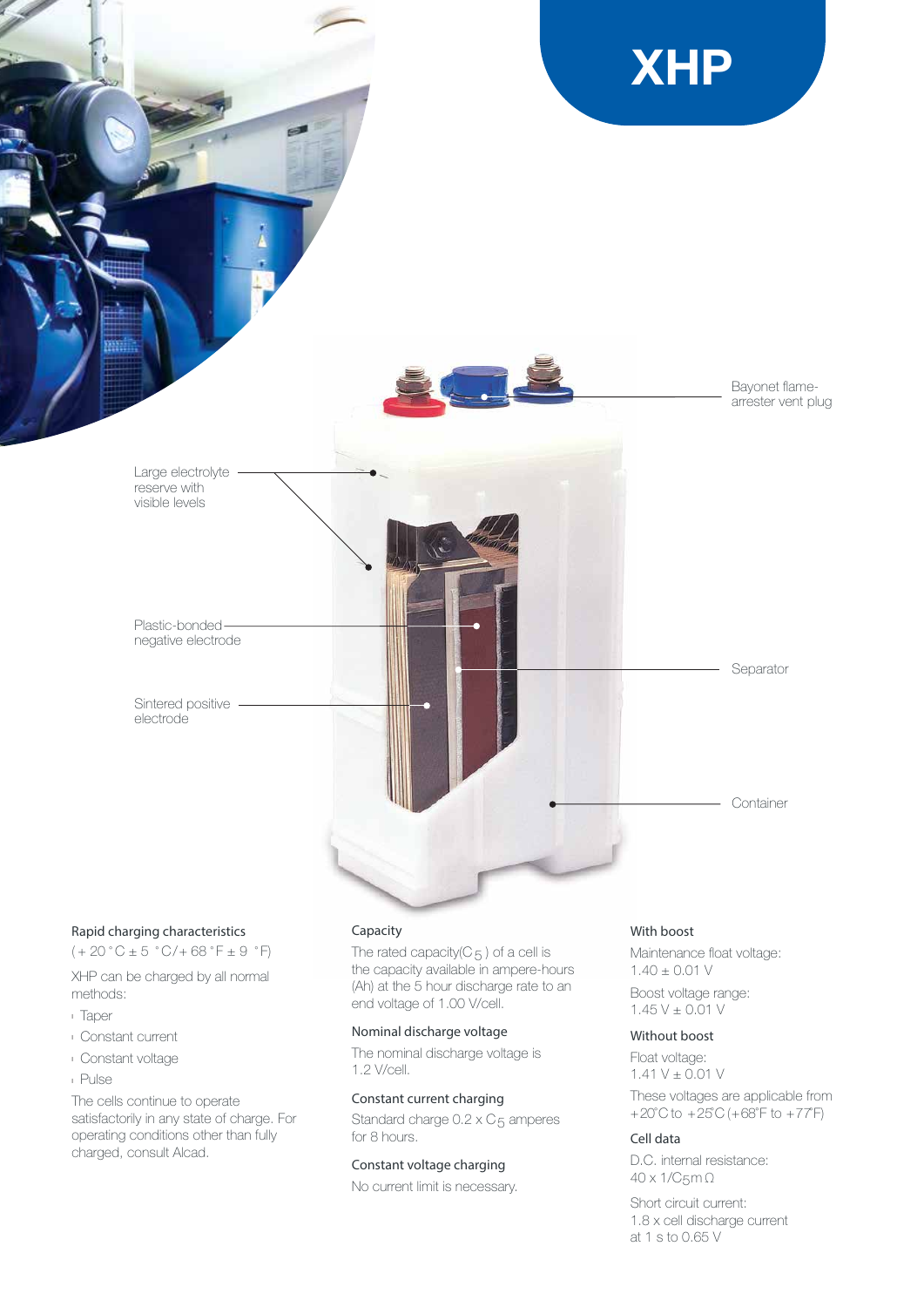

## Capacity and dimensions

| <b>XHP</b><br>type | <b>Capacity</b><br>at the<br>5hr rate | Length per cell |      |      | Width per cell |           | <b>Overall height</b> | Approx. weight per cell | <b>Volume of</b><br>liquid<br>electrolyte<br>above<br>plates |      |
|--------------------|---------------------------------------|-----------------|------|------|----------------|-----------|-----------------------|-------------------------|--------------------------------------------------------------|------|
|                    | (Ah)                                  | (mm)            | (in) | (mm) | W<br>(in)      | H<br>(mm) | (in)                  | (kg)                    | (lb)                                                         | (cc) |
| <b>XHP 11</b>      | 11                                    | 46.5            | 1.8  | 86   | 3.4            | 196       | 7.2                   | $1.0\,$                 | 2.2                                                          | 66   |
| <b>XHP 16</b>      | 16                                    | 46.5            | 1.8  | 86   | 3.4            | 276       | 10.9                  | 1.5                     | 3.5                                                          | 160  |
| <b>XHP 21</b>      | 21                                    | 46.5            | 1.8  | 86   | 3.4            | 276       | 10.9                  | 1.6                     | 3.5                                                          | 160  |
| <b>XHP 24</b>      | 24                                    | 46.5            | 1.8  | 86   | 3.4            | 276       | 10.9                  | 1.7                     | 3.8                                                          | 160  |
| <b>XHP 28</b>      | 28                                    | 61              | 2.4  | 86   | 3.4            | 276       | 10.9                  | $2.0$                   | 4.4                                                          | 215  |
| <b>XHP 36</b>      | 36                                    | 86              | 3.4  | 86   | 3.4            | 276       | 10.9                  | 2.7                     | 6.0                                                          | 325  |
| <b>XHP 45</b>      | 45                                    | 86              | 3.4  | 86   | 3.4            | 276       | 10.9                  | 2.9                     | 6.4                                                          | 315  |
| <b>XHP 52</b>      | 52                                    | 86              | 3.4  | 86   | 3.4            | 276       | 10.9                  | 2.9                     | 6.4                                                          | 315  |
| <b>XHP 60</b>      | 60                                    | 86              | 3.4  | 86   | 3.4            | 306       | 12.1                  | 3.4                     | $7.5\,$                                                      | 405  |
| <b>XHP 70</b>      | 70                                    | 86              | 3.4  | 86   | 3.4            | 306       | 12.1                  | 3.5                     | 7.5                                                          | 405  |
| <b>XHP 80</b>      | 80                                    | 86              | 3.4  | 86   | 3.4            | 306       | 12.1                  | 3.5                     | 7.5                                                          | 390  |
| <b>XHP 90</b>      | 90                                    | 78              | 3.1  | 166  | 6.5            | 339       | 13.4                  | 5.8                     | 12.8                                                         | 750  |
| <b>XHP 100</b>     | 100                                   | 78              | 3.1  | 166  | 6.5            | 339       | 13.4                  | 6.1                     | 13.5                                                         | 735  |
| <b>XHP 115</b>     | 115                                   | 78              | 3.1  | 166  | 6.5            | 339       | 13.4                  | 6.3                     | 13.9                                                         | 720  |
| <b>XHP 130</b>     | 130                                   | 87              | 3.4  | 166  | 6.5            | 339       | 13.4                  | $7.0\,$                 | 15.4                                                         | 815  |
| <b>XHP 150</b>     | 150                                   | 103             | 4.1  | 166  | 6.5            | 339       | 13.4                  | 8.2                     | 18.1                                                         | 990  |
| <b>XHP 170</b>     | 170                                   | 117             | 4.6  | 166  | 6.5            | 339       | 13.4                  | 9.7                     | 21.6                                                         | 1135 |
| <b>XHP 190</b>     | 190                                   | 117             | 4.6  | 166  | 6.5            | 339       | 13.4                  | 10.0                    | 22.3                                                         | 1115 |
| <b>XHP 220</b>     | 220                                   | 198             | 7.9  | 166  | 6.5            | 339       | 13.4                  | 14.7                    | 32.4                                                         | 2155 |
| <b>XHP 250</b>     | 250                                   | 198             | 7.9  | 166  | 6.5            | 339       | 13.4                  | 15.3                    | 33.7                                                         | 2120 |
| <b>XHP 280</b>     | 280                                   | 198             | 7.9  | 166  | 6.5            | 339       | 13.4                  | 15.8                    | 34.6                                                         | 2080 |
| <b>XHP 300</b>     | 300                                   | 198             | 7.9  | 166  | 6.5            | 339       | 13.4                  | 16.1                    | 35.5                                                         | 2060 |
| <b>XHP 320</b>     | 320                                   | 198             | 7.9  | 166  | 6.5            | 339       | 13.4                  | 16.5                    | 36.2                                                         | 2030 |

Alcad XHP batteries fulfil all requirements specified by IEC publication 60623. Flame retardant (F) option available. Please add 1.5% to dimensions.



#### Terminals

| M10            |
|----------------|
| M12            |
| $2 \times M12$ |
|                |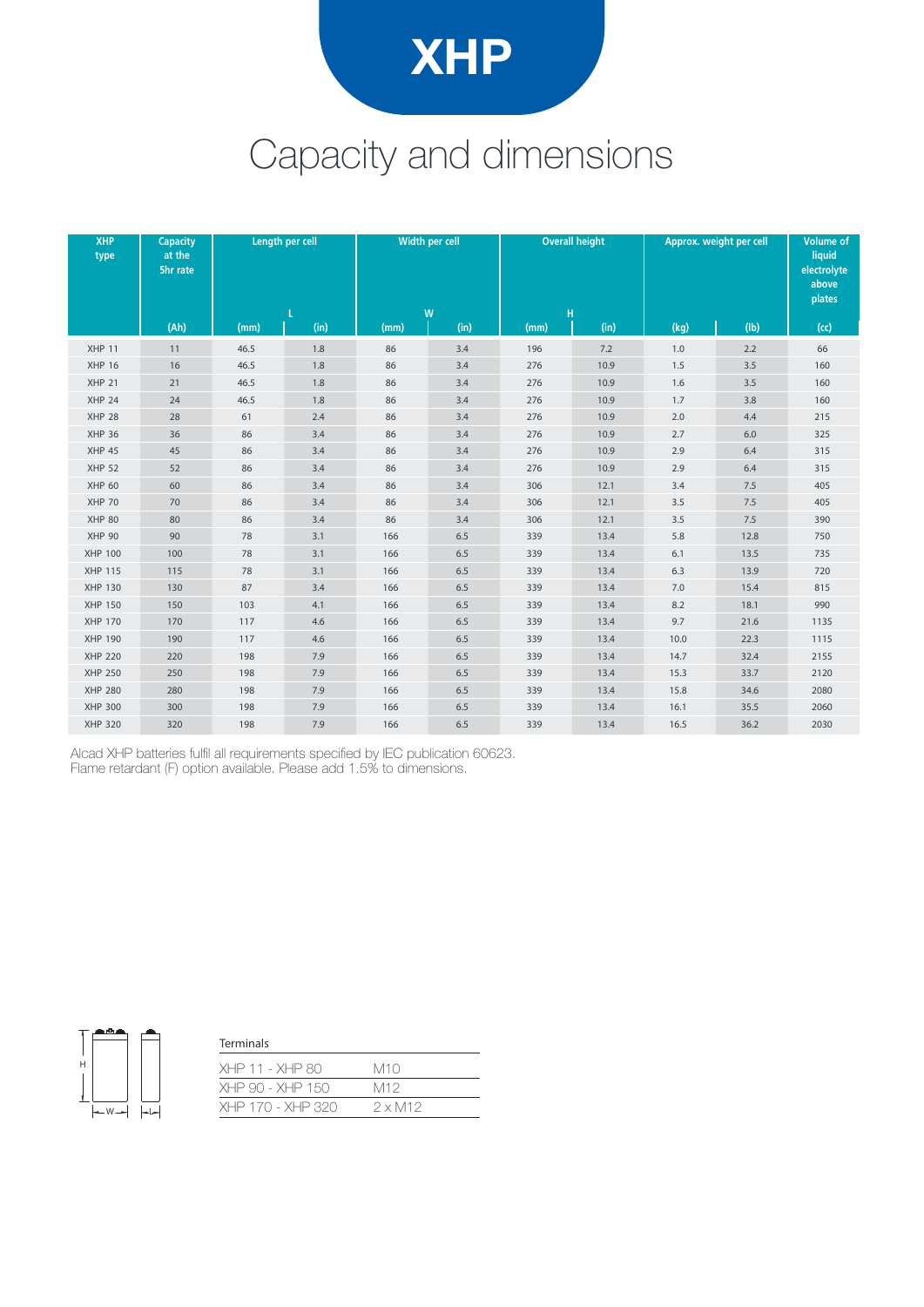## XHP

### Data for stationary applications

Performance after prolonged float charge of fully charged cells

| <b>XHP</b>     | $C_{5}$ |                |                | <b>HOURS</b>   |                | <b>MINUTES</b> |               |               |          |        |          |       |       |                 | <b>SECONDS</b> |                |  |
|----------------|---------|----------------|----------------|----------------|----------------|----------------|---------------|---------------|----------|--------|----------|-------|-------|-----------------|----------------|----------------|--|
| type           | Ah      | 8 <sub>h</sub> | 5 <sub>h</sub> | 3 <sub>h</sub> | 2 <sub>h</sub> | <b>90 min</b>  | <b>60 min</b> | <b>30 min</b> | $20$ min | 15 min | $10$ min | 5 min | 1 min | 30 <sub>s</sub> | 5 <sub>s</sub> | 1 <sub>s</sub> |  |
| <b>XHP 11</b>  | 11      | 1.4            | 2.2            | 3.6            | 5.4            | 7.2            | 10.6          | 20.6          | 29.6     | 35.9   | 45.3     | 52.8  | 66.2  | 73.1            | 90.1           | 99.8           |  |
| <b>XHP 16</b>  | 16      | 2.0            | 3.2            | 5.3            | 7.9            | 10.4           | 15.4          | 30.0          | 43.0     | 52.3   | 65.8     | 76.8  | 96.4  | 107             | 132            | 145            |  |
| <b>XHP 21</b>  | 21      | 2.7            | 4.2            | 7.0            | 10.4           | 13.7           | 20.3          | 39.4          | 56.5     | 68.6   | 86.4     | 101   | 127   | 140             | 173            | 191            |  |
| <b>XHP 24</b>  | 24      | 3.0            | 4.8            | 8.0            | 11.8           | 15.7           | 23.1          | 45.0          | 64.6     | 78.4   | 98.8     | 115   | 145   | 160             | 197            | 218            |  |
| <b>XHP 28</b>  | 28      | 3.6            | 5.6            | 9.3            | 13.8           | 18.3           | 27.0          | 52.5          | 75.3     | 91.4   | 115      | 135   | 169   | 187             | 230            | 254            |  |
| <b>XHP 36</b>  | 36      | 4.6            | 7.2            | 11.9           | 17.8           | 23.5           | 34.7          | 67.5          | 96.8     | 118    | 148      | 173   | 216   | 240             | 295            | 328            |  |
| <b>XHP 45</b>  | 45      | 5.7            | 9.0            | 14.9           | 22.2           | 29.4           | 43.4          | 84.4          | 121      | 147    | 185      | 217   | 271   | 300             | 369            | 410            |  |
| <b>XHP 52</b>  | 52      | 6.6            | 10.4           | 17.2           | 25.6           | 33.9           | 50.1          | 97.5          | 140      | 170    | 214      | 250   | 313   | 346             | 426            | 473            |  |
| <b>XHP 60</b>  | 60      | 7.5            | 12.0           | 19.9           | 29.6           | 39.2           | 57.9          | 112           | 159      | 190    | 225      | 250   | 308   | 337             | 402            | 443            |  |
| <b>XHP 70</b>  | 70      | 8.8            | 14.0           | 23.2           | 34.5           | 45.7           | 67.5          | 130           | 186      | 221    | 263      | 292   | 360   | 394             | 469            | 517            |  |
| <b>XHP 80</b>  | 80      | 10.2           | 16.0           | 26.5           | 39.4           | 52.2           | 77.1          | 149           | 212      | 253    | 300      | 334   | 411   | 449             | 536            | 591            |  |
| <b>XHP 90</b>  | 90      | 11.4           | 18.0           | 29.8           | 44.4           | 58.7           | 86.8          | 165           | 230      | 268    | 317      | 375   | 511   | 574             | 701            | 754            |  |
| <b>XHP 100</b> | 100     | 12.7           | 20.0           | 33.1           | 49.3           | 65.3           | 96.4          | 183           | 255      | 297    | 352      | 417   | 568   | 638             | 779            | 838            |  |
| <b>XHP 115</b> | 115     | 14.6           | 23.0           | 38.1           | 56.7           | 75.1           | 111           | 210           | 293      | 342    | 405      | 479   | 653   | 733             | 896            | 964            |  |
| <b>XHP 130</b> | 130     | 16.5           | 26.0           | 43.1           | 64.1           | 84.9           | 125           | 238           | 332      | 386    | 458      | 542   | 738   | 829             | 1010           | 1090           |  |
| <b>XHP 150</b> | 150     | 19.0           | 30.0           | 49.7           | 74.0           | 97.9           | 145           | 274           | 383      | 446    | 528      | 625   | 852   | 957             | 1170           | 1260           |  |
| <b>XHP 170</b> | 170     | 21.6           | 34.0           | 56.3           | 83.8           | 111            | 164           | 311           | 434      | 505    | 599      | 708   | 965   | 1080            | 1320           | 1420           |  |
| <b>XHP 190</b> | 190     | 24.1           | 38.0           | 63.0           | 93.7           | 124            | 183           | 347           | 485      | 565    | 669      | 791   | 1080  | 1210            | 1480           | 1590           |  |
| <b>XHP 220</b> | 220     | 27.9           | 44.0           | 72.9           | 108            | 143            | 212           | 402           | 561      | 654    | 775      | 916   | 1250  | 1400            | 1710           | 1840           |  |
| <b>XHP 250</b> | 250     | 31.7           | 50.0           | 82.8           | 123            | 163            | 241           | 457           | 638      | 743    | 881      | 1040  | 1420  | 1590            | 1950           | 2100           |  |
| <b>XHP 280</b> | 280     | 35.5           | 56.0           | 92.8           | 138            | 182            | 270           | 512           | 714      | 832    | 986      | 1170  | 1590  | 1790            | 2180           | 2350           |  |
| <b>XHP 300</b> | 300     | 38.1           | 60.0           | 99.4           | 147            | 195            | 289           | 548           | 765      | 892    | 1060     | 1250  | 1700  | 1910            | 2340           | 2510           |  |
| <b>XHP 320</b> | 320     | 40.6           | 64.0           | 106            | 157            | 208            | 309           | 585           | 816      | 951    | 1130     | 1330  | 1820  | 2040            | 2490           | 2680           |  |

#### Available amperes at  $+20$   $\degree$ C + 5  $\degree$ C/ +68  $\degree$ F + 9  $\degree$ F  $\degree$  Final voltage: 1.05 V/cell

Final voltage: 1.00 V/cell

| <i>i</i> wanapic amperes at |                |      |                |                |                |      |                |                          |          |          |          |       |       | $\cdots$ $\cdots$ |                |                |  |  |
|-----------------------------|----------------|------|----------------|----------------|----------------|------|----------------|--------------------------|----------|----------|----------|-------|-------|-------------------|----------------|----------------|--|--|
| <b>XHP</b>                  | C <sub>5</sub> |      | <b>HOURS</b>   |                |                |      | <b>MINUTES</b> |                          |          |          |          |       |       |                   |                | <b>SECONDS</b> |  |  |
| type                        | Ah             | 8 h  | 5 <sub>h</sub> | 3 <sub>h</sub> | 2 <sub>h</sub> |      |                | 90 min   60 min   30 min | $20$ min | $15$ min | $10$ min | 5 min | 1 min | 30 <sub>s</sub>   | 5 <sub>s</sub> | 1 <sub>s</sub> |  |  |
| <b>XHP 11</b>               | 11             | 1.4  | 2.2            | 3.6            | 5.4            | 7.1  | 10.5           | 20.2                     | 27.5     | 32.7     | 38.3     | 43.9  | 55.3  | 62.3              | 76.9           | 85.6           |  |  |
| <b>XHP 16</b>               | 16             | 2.0  | 3.2            | 5.3            | 7.8            | 10.3 | 15.2           | 29.4                     | 40.0     | 47.5     | 55.7     | 63.9  | 80.4  | 90.5              | 112            | 125            |  |  |
| <b>XHP 21</b>               | 21             | 2.6  | 4.2            | 6.9            | 10.3           | 13.5 | 20.0           | 38.5                     | 52.5     | 62.4     | 73.1     | 83.9  | 106   | 119               | 147            | 164            |  |  |
| <b>XHP 24</b>               | 24             | 3.0  | 4.8            | 7.9            | 11.8           | 15.5 | 22.9           | 44.0                     | 60.0     | 71.3     | 83.6     | 95.9  | 121   | 136               | 168            | 187            |  |  |
| <b>XHP 28</b>               | 28             | 3.5  | 5.6            | 9.2            | 13.7           | 18.1 | 26.7           | 51.4                     | 70.0     | 83.2     | 97.5     | 112   | 141   | 159               | 196            | 218            |  |  |
| <b>XHP 36</b>               | 36             | 4.5  | 7.1            | 11.8           | 17.6           | 23.2 | 34.3           | 66.1                     | 90.0     | 107      | 125      | 144   | 181   | 204               | 252            | 280            |  |  |
| <b>XHP 45</b>               | 45             | 5.7  | 8.9            | 14.8           | 22.1           | 29.0 | 42.9           | 82.6                     | 113      | 134      | 157      | 180   | 226   | 255               | 315            | 350            |  |  |
| <b>XHP 52</b>               | 52             | 6.5  | 10.3           | 17.1           | 25.5           | 33.5 | 49.5           | 95.4                     | 130      | 154      | 181      | 208   | 261   | 294               | 364            | 405            |  |  |
| <b>XHP 60</b>               | 60             | 7.5  | 11.9           | 19.7           | 29.4           | 38.7 | 57.1           | 109                      | 145      | 168      | 187      | 206   | 257   | 285               | 342            | 373            |  |  |
| <b>XHP 70</b>               | 70             | 8.8  | 13.9           | 23.0           | 34.3           | 45.2 | 66.7           | 127                      | 169      | 196      | 218      | 240   | 300   | 333               | 399            | 436            |  |  |
| <b>XHP 80</b>               | 80             | 10.1 | 15.9           | 26.3           | 39.2           | 51.6 | 76.2           | 145                      | 193      | 223      | 249      | 274   | 343   | 380               | 456            | 498            |  |  |
| <b>XHP 90</b>               | 90             | 11.3 | 17.9           | 29.6           | 44.1           | 58.1 | 85.7           | 157                      | 202      | 230      | 262      | 307   | 435   | 490               | 600            | 650            |  |  |
| <b>XHP 100</b>              | 100            | 12.6 | 19.8           | 32.9           | 49.0           | 64.5 | 95.2           | 175                      | 225      | 256      | 291      | 341   | 483   | 544               | 667            | 723            |  |  |
| <b>XHP 115</b>              | 115            | 14.5 | 22.8           | 37.8           | 56.4           | 74.2 | 110            | 201                      | 259      | 294      | 335      | 393   | 556   | 626               | 767            | 831            |  |  |
| <b>XHP 130</b>              | 130            | 16.4 | 25.8           | 42.8           | 63.7           | 83.9 | 124            | 227                      | 292      | 332      | 379      | 444   | 628   | 708               | 867            | 940            |  |  |
| <b>XHP 150</b>              | 150            | 18.9 | 29.8           | 49.3           | 73.5           | 96.8 | 143            | 262                      | 337      | 383      | 437      | 512   | 725   | 817               | 1000           | 1080           |  |  |
| <b>XHP 170</b>              | 170            | 21.4 | 33.7           | 55.9           | 83.3           | 110  | 162            | 297                      | 382      | 434      | 495      | 580   | 821   | 925               | 1130           | 1230           |  |  |
| <b>XHP 190</b>              | 190            | 23.9 | 37.7           | 62.5           | 93.1           | 123  | 181            | 332                      | 427      | 485      | 553      | 648   | 918   | 1030              | 1270           | 1370           |  |  |
| <b>XHP 220</b>              | 220            | 27.7 | 43.7           | 72.4           | 108            | 142  | 210            | 384                      | 495      | 562      | 641      | 751   | 1060  | 1200              | 1470           | 1590           |  |  |
| <b>XHP 250</b>              | 250            | 31.4 | 49.6           | 82.2           | 123            | 161  | 238            | 436                      | 562      | 639      | 728      | 853   | 1200  | 1360              | 1670           | 1810           |  |  |
| <b>XHP 280</b>              | 280            | 35.2 | 55.6           | 92.1           | 137            | 181  | 267            | 489                      | 630      | 715      | 816      | 956   | 1350  | 1520              | 1870           | 2020           |  |  |
| <b>XHP 300</b>              | 300            | 37.7 | 59.5           | 98.7           | 147            | 194  | 286            | 524                      | 675      | 767      | 874      | 1020  | 1450  | 1630              | 2000           | 2170           |  |  |
| <b>XHP 320</b>              | 320            | 40.3 | 63.5           | 105            | 157            | 207  | 305            | 559                      | 719      | 818      | 932      | 1090  | 1550  | 1740              | 2130           | 2310           |  |  |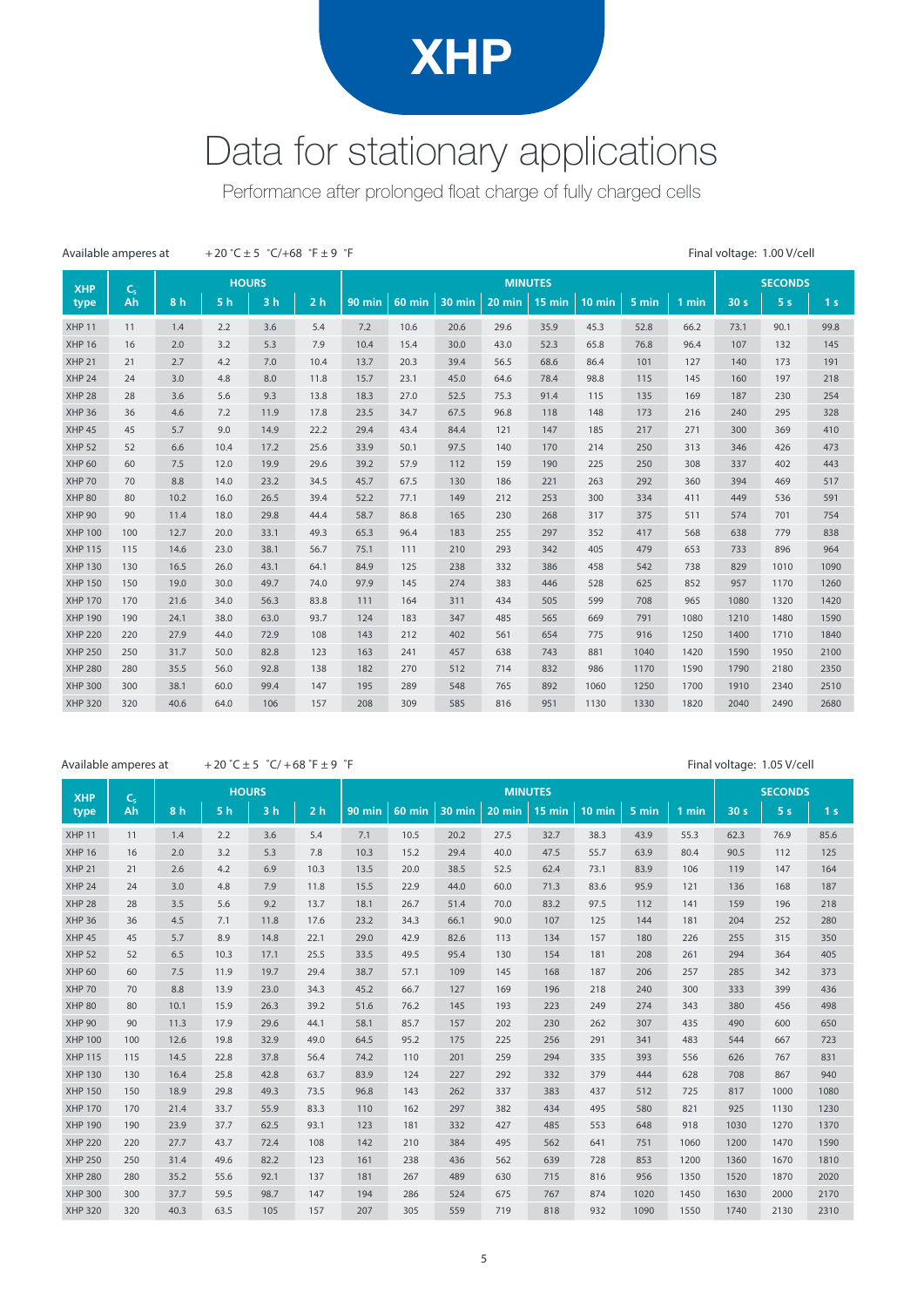## XHP

### Data for stationary applications

Performance after prolonged float charge of fully charged cells

| +20 °C ± 5 $^{\circ}$ C/+68 $^{\circ}$ F ± 9 $^{\circ}$ F<br>Available amperes at |                |      |                |                |                |               |                |        |        | Final voltage: 1.10 V/cell |          |       |       |                 |                |                |  |  |
|-----------------------------------------------------------------------------------|----------------|------|----------------|----------------|----------------|---------------|----------------|--------|--------|----------------------------|----------|-------|-------|-----------------|----------------|----------------|--|--|
| <b>XHP</b>                                                                        | $\mathsf{C}_5$ |      |                | <b>HOURS</b>   |                |               | <b>MINUTES</b> |        |        |                            |          |       |       |                 |                | <b>SECONDS</b> |  |  |
| type                                                                              | Ah             | 8h   | 5 <sub>h</sub> | 3 <sub>h</sub> | 2 <sub>h</sub> | <b>90 min</b> | <b>60 min</b>  | 30 min | 20 min | 15 min                     | $10$ min | 5 min | 1 min | 30 <sub>s</sub> | 5 <sub>s</sub> | 1 <sub>s</sub> |  |  |
| <b>XHP 11</b>                                                                     | 11             | 1.4  | 2.2            | 3.5            | 5.3            | 6.9           | 9.9            | 17.6   | 22.5   | 25.8                       | 29.8     | 34.9  | 45.1  | 51.6            | 64.0           | 71.3           |  |  |
| <b>XHP 16</b>                                                                     | 16             | 2.0  | 3.1            | 5.2            | 7.6            | 10.0          | 14.4           | 25.5   | 32.8   | 37.5                       | 43.3     | 50.7  | 65.6  | 75.1            | 93.1           | 104            |  |  |
| <b>XHP 21</b>                                                                     | 21             | 2.6  | 4.1            | 6.8            | 10.0           | 13.2          | 18.9           | 33.5   | 43.0   | 49.2                       | 56.8     | 66.6  | 86.0  | 98.6            | 122            | 136            |  |  |
| <b>XHP 24</b>                                                                     | 24             | 3.0  | 4.7            | 7.7            | 11.5           | 15.0          | 21.6           | 38.3   | 49.1   | 56.2                       | 65.0     | 76.1  | 98.3  | 113             | 140            | 156            |  |  |
| <b>XHP 28</b>                                                                     | 28             | 3.5  | 5.5            | 9.0            | 13.4           | 17.6          | 25.2           | 44.7   | 57.3   | 65.6                       | 75.8     | 88.7  | 115   | 131             | 163            | 182            |  |  |
| <b>XHP 36</b>                                                                     | 36             | 4.5  | 7.1            | 11.6           | 17.2           | 22.6          | 32.4           | 57.4   | 73.7   | 84.3                       | 97.4     | 114   | 148   | 169             | 210            | 233            |  |  |
| <b>XHP 45</b>                                                                     | 45             | 5.6  | 8.8            | 14.5           | 21.5           | 28.2          | 40.5           | 71.8   | 92.1   | 105                        | 122      | 143   | 184   | 211             | 262            | 292            |  |  |
| <b>XHP 52</b>                                                                     | 52             | 6.5  | 10.2           | 16.7           | 24.8           | 32.6          | 46.8           | 83.0   | 107    | 122                        | 141      | 165   | 213   | 244             | 303            | 337            |  |  |
| <b>XHP 60</b>                                                                     | 60             | 7.5  | 11.8           | 19.3           | 28.6           | 37.6          | 54.0           | 92.6   | 115    | 128                        | 142      | 162   | 209   | 234             | 283            | 310            |  |  |
| <b>XHP 70</b>                                                                     | 70             | 8.7  | 13.7           | 22.5           | 33.4           | 43.9          | 63.0           | 108    | 134    | 150                        | 166      | 189   | 244   | 273             | 329            | 362            |  |  |
| <b>XHP 80</b>                                                                     | 80             | 9.9  | 15.7           | 25.8           | 38.2           | 50.2          | 72.0           | 124    | 153    | 171                        | 190      | 216   | 278   | 313             | 376            | 414            |  |  |
| <b>XHP 90</b>                                                                     | 90             | 11.2 | 17.6           | 29.0           | 43.0           | 56.4          | 81.0           | 127    | 154    | 174                        | 200      | 243   | 353   | 409             | 501            | 540            |  |  |
| <b>XHP 100</b>                                                                    | 100            | 12.4 | 19.6           | 32.2           | 47.7           | 62.7          | 90.0           | 142    | 171    | 193                        | 222      | 270   | 393   | 454             | 556            | 600            |  |  |
| <b>XHP 115</b>                                                                    | 115            | 14.3 | 22.5           | 37.0           | 54.9           | 72.1          | 104            | 163    | 197    | 222                        | 256      | 311   | 451   | 522             | 640            | 690            |  |  |
| <b>XHP 130</b>                                                                    | 130            | 16.1 | 25.5           | 41.9           | 62.1           | 81.5          | 117            | 184    | 223    | 251                        | 289      | 351   | 510   | 590             | 723            | 780            |  |  |
| <b>XHP 150</b>                                                                    | 150            | 18.6 | 29.4           | 48.3           | 71.6           | 94.0          | 135            | 212    | 257    | 290                        | 333      | 405   | 589   | 681             | 834            | 900            |  |  |
| <b>XHP 170</b>                                                                    | 170            | 21.1 | 33.3           | 54.8           | 81.1           | 107           | 153            | 241    | 291    | 328                        | 378      | 459   | 667   | 772             | 946            | 1020           |  |  |
| <b>XHP 190</b>                                                                    | 190            | 23.6 | 37.3           | 61.2           | 90.7           | 119           | 171            | 269    | 326    | 367                        | 422      | 513   | 746   | 863             | 1060           | 1140           |  |  |
| <b>XHP 220</b>                                                                    | 220            | 27.3 | 43.1           | 70.9           | 105            | 138           | 198            | 311    | 377    | 425                        | 489      | 594   | 864   | 999             | 1220           | 1320           |  |  |
| <b>XHP 250</b>                                                                    | 250            | 31.1 | 49.0           | 80.5           | 119            | 157           | 225            | 354    | 428    | 483                        | 556      | 676   | 981   | 1140            | 1390           | 1500           |  |  |
| <b>XHP 280</b>                                                                    | 280            | 34.8 | 54.9           | 90.2           | 134            | 176           | 252            | 396    | 480    | 541                        | 622      | 757   | 1100  | 1270            | 1560           | 1680           |  |  |
| <b>XHP 300</b>                                                                    | 300            | 37.3 | 58.8           | 96.6           | 143            | 188           | 270            | 425    | 514    | 580                        | 667      | 811   | 1180  | 1360            | 1670           | 1800           |  |  |
| <b>XHP 320</b>                                                                    | 320            | 39.8 | 62.7           | 103            | 153            | 201           | 288            | 453    | 549    | 618                        | 711      | 865   | 1260  | 1450            | 1780           | 1920           |  |  |

#### Available amperes at  $+20^{\circ}$ C ± 5  $\degree$ C/+68  $\degree$ F  $\pm$  9  $\degree$ F  $\phantom{+}$  Final voltage: 1.14 V/cell

**XHP type Ah** 8h | 5h | 3h | 2h | 90 min | 60 min | 30 min | 20 min | 15 min | 10 min | 5 min | 1 min | 30s | 5s | 1s **HOURS MINUTES SECONDS** XHP 11 11 1.3 2.1 3.4 5.0 6.4 8.6 15.1 18.4 20.8 23.8 27.6 37.3 43.0 53.9 60.1 XHP 16 16 2.0 3.1 4.9 7.2 9.4 12.5 22.0 26.7 30.3 34.6 40.1 54.3 62.5 78.4 87.5 XHP 21 21 2.6 4.1 6.5 9.5 12.3 16.5 28.9 35.1 39.8 45.4 52.6 71.2 82.1 103 115 XHP 24 24 2.9 4.6 7.4 10.9 14.0 18.8 33.0 40.1 45.4 51.9 60.1 81.4 93.8 118 131 XHP 28 28 3.4 5.4 8.6 12.7 16.4 21.9 38.5 46.8 53.0 60.5 70.1 95.0 109 137 153 XHP 36 36 4.4 6.9 11.1 16.3 21.1 28.2 49.5 60.1 68.2 77.8 90.2 122 141 176 197 XHP 45 45 5.5 8.7 13.9 20.4 26.3 35.3 61.9 75.1 85.2 97.3 113 153 176 221 246 XHP 52 52 6.4 10.0 16.0 23.5 30.4 40.7 71.5 86.8 98.5 112 130 176 203 255 284 XHP 60 60 7.4 11.6 18.5 27.1 35.1 47.0 77.7 91.6 101 112 126 172 194 236 260 XHP 70 70 8.6 13.5 21.6 31.7 40.9 54.8 90.7 107 118 131 147 200 227 276 303 XHP 80 80 9.8 15.4 24.7 36.2 46.8 62.7 104 122 134 150 168 229 259 315 346 XHP 90 90 11.0 17.4 27.8 40.7 52.6 70.5 101 119 135 157 192 294 342 422 464 XHP 100 100 12.3 19.3 30.9 45.2 58.5 78.3 112 133 151 175 213 327 380 469 516 XHP 115 115 14.1 22.2 35.5 52.0 67.3 90.1 128 153 173 201 245 376 437 539 593 XHP 130 130 15.9 25.1 40.1 58.8 76.0 102 145 173 196 227 277 425 494 609 670 XHP 150 150 18.4 29.0 46.3 67.9 87.7 118 168 199 226 262 320 490 569 703 774 XHP 170 170 20.8 32.8 52.5 76.9 99.4 133 190 226 256 297 362 555 645 797 877 XHP 190 190 23.3 36.7 58.6 86.0 111 149 212 252 286 332 405 621 721 890 980 XHP 220 220 27.0 42.5 67.9 99.5 129 172 246 292 331 384 469 719 835 1030 1130 XHP 250 250 30.6 48.3 77.2 113 146 196 279 332 376 436 533 817 949 1170 1290 XHP 280 280 34.3 54.1 86.4 127 164 219 313 372 421 489 596 915 1060 1310 1440 XHP 300 300 36.8 57.9 92.6 136 175 235 335 399 451 523 639 980 1140 1410 1550 XHP 320 320 39.2 61.8 98.8 145 187 251 357 425 482 558 682 1050 1210 1500 1650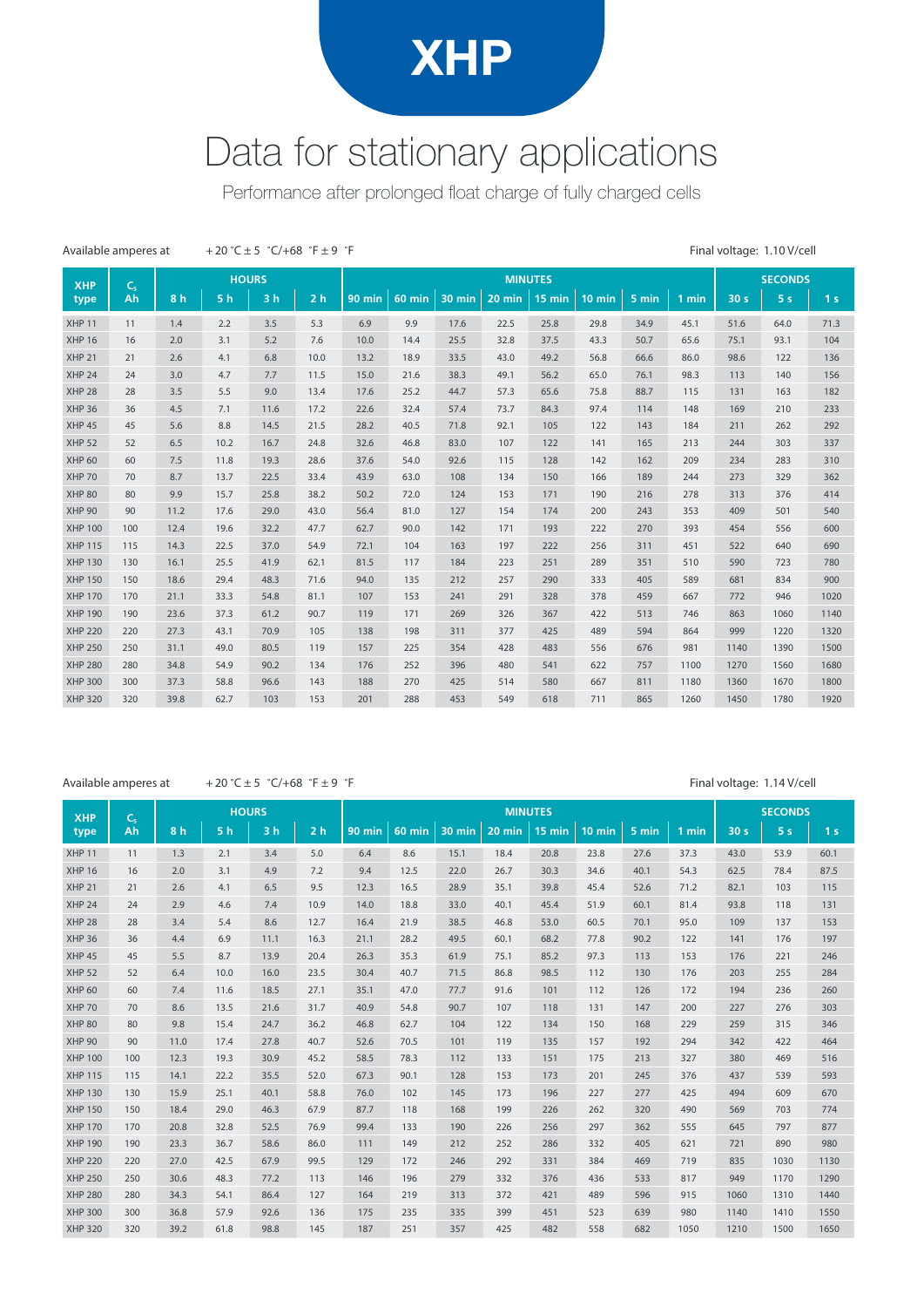### XHP

### Data for engine starting applications

Performance for fully charged cells by a constant current charge according to IEC 60623 standard

| Available amperes at |                | +20 °C ± 5 °C/+68 °F ± 9 °F |       |                 |                 | Final voltage: 0.65 V/cell |                |  |  |  |  |
|----------------------|----------------|-----------------------------|-------|-----------------|-----------------|----------------------------|----------------|--|--|--|--|
| <b>XHP</b>           | C <sub>5</sub> | <b>MINUTES</b>              |       | <b>SECONDS</b>  |                 |                            |                |  |  |  |  |
| type                 | Ah             | $1.5 \text{ min}$           | 1 min | 30 <sub>s</sub> | 15 <sub>s</sub> | 5 <sub>s</sub>             | 1 <sub>s</sub> |  |  |  |  |
| <b>XHP 11</b>        | 11             | 149                         | 161   | 177             | 185             | 202                        | 225            |  |  |  |  |
| <b>XHP 16</b>        | 16             | 217                         | 234   | 257             | 270             | 294                        | 328            |  |  |  |  |
| <b>XHP 21</b>        | 21             | 285                         | 307   | 338             | 354             | 385                        | 430            |  |  |  |  |
| <b>XHP 24</b>        | 24             | 325                         | 351   | 386             | 404             | 440                        | 492            |  |  |  |  |
| <b>XHP 28</b>        | 28             | 380                         | 410   | 450             | 472             | 514                        | 574            |  |  |  |  |
| <b>XHP 36</b>        | 36             | 488                         | 527   | 579             | 607             | 660                        | 738            |  |  |  |  |
| <b>XHP 45</b>        | 45             | 610                         | 658   | 724             | 758             | 826                        | 922            |  |  |  |  |
| <b>XHP 52</b>        | 52             | 705                         | 761   | 837             | 876             | 954                        | 1070           |  |  |  |  |
| <b>XHP 60</b>        | 60             | 813                         | 878   | 966             | 1011            | 1101                       | 1235           |  |  |  |  |
| <b>XHP 70</b>        | 70             | 949                         | 1024  | 1127            | 1179            | 1284                       | 1440           |  |  |  |  |
| <b>XHP 80</b>        | 80             | 1085                        | 1171  | 1288            | 1348            | 1468                       | 1646           |  |  |  |  |
| <b>XHP 90</b>        | 90             | 1120                        | 1230  | 1400            | 1500            | 1650                       | 1790           |  |  |  |  |
| <b>XHP 100</b>       | 100            | 1240                        | 1370  | 1560            | 1660            | 1830                       | 1990           |  |  |  |  |
| <b>XHP 115</b>       | 115            | 1400                        | 1540  | 1760            | 1860            | 2080                       | 2230           |  |  |  |  |
| <b>XHP 130</b>       | 130            | 1570                        | 1720  | 1950            | 2080            | 2290                       | 2470           |  |  |  |  |
| <b>XHP 150</b>       | 150            | 1820                        | 1990  | 2250            | 2400            | 2640                       | 2850           |  |  |  |  |
| <b>XHP 170</b>       | 170            | 2110                        | 2320  | 2650            | 2830            | 3120                       | 3380           |  |  |  |  |
| <b>XHP 190</b>       | 190            | 2360                        | 2590  | 2960            | 3160            | 3490                       | 3780           |  |  |  |  |
| <b>XHP 220</b>       | 220            | 2680                        | 2950  | 3360            | 3560            | 3990                       | 4270           |  |  |  |  |
| <b>XHP 250</b>       | 250            | 3050                        | 3360  | 3820            | 4050            | 4530                       | 4850           |  |  |  |  |
| <b>XHP 280</b>       | 280            | 3390                        | 3710  | 4200            | 4480            | 4930                       | 5330           |  |  |  |  |
| <b>XHP 300</b>       | 300            | 3630                        | 3970  | 4500            | 4800            | 5290                       | 5710           |  |  |  |  |
| <b>XHP 320</b>       | 320            | 3760                        | 4160  | 4710            | 4970            | 5480                       | 5930           |  |  |  |  |

#### Available amperes at  $+20^{\circ}$ C ± 5  $^{\circ}$ C/+68  $^{\circ}$ F  $\pm$  9  $^{\circ}$ F  $\pm$  Final voltage: 0.85 V/cell

| <b>XHP</b>     | C <sub>5</sub> |       | <b>MINUTES</b>    |       |                 | <b>SECONDS</b>  |                |                |
|----------------|----------------|-------|-------------------|-------|-----------------|-----------------|----------------|----------------|
| type           | Ah             | 3 min | $1.5 \text{ min}$ | 1 min | 30 <sub>s</sub> | 15 <sub>s</sub> | 5 <sub>s</sub> | 1 <sub>s</sub> |
| <b>XHP 11</b>  | 11             | 95.5  | 107               | 115   | 124             | 133             | 148            | 162            |
| <b>XHP 16</b>  | 16             | 139   | 156               | 167   | 181             | 194             | 215            | 235            |
| <b>XHP 21</b>  | 21             | 182   | 205               | 219   | 237             | 254             | 282            | 309            |
| <b>XHP 24</b>  | 24             | 208   | 234               | 250   | 271             | 291             | 323            | 353            |
| <b>XHP 28</b>  | 28             | 243   | 273               | 292   | 316             | 339             | 376            | 412            |
| <b>XHP 36</b>  | 36             | 313   | 351               | 375   | 407             | 436             | 484            | 530            |
| <b>XHP 45</b>  | 45             | 391   | 439               | 469   | 509             | 545             | 605            | 662            |
| <b>XHP 52</b>  | 52             | 451   | 508               | 541   | 588             | 630             | 699            | 765            |
| <b>XHP 60</b>  | 60             | 520   | 586               | 624   | 678             | 727             | 807            | 883            |
| <b>XHP 70</b>  | 70             | 607   | 684               | 728   | 792             | 848             | 941            | 1030           |
| <b>XHP 80</b>  | 80             | 694   | 782               | 832   | 905             | 969             | 1075           | 1177           |
| <b>XHP 90</b>  | 90             | 709   | 826               | 895   | 997             | 1090            | 1210           | 1290           |
| <b>XHP 100</b> | 100            | 787   | 917               | 994   | 1110            | 1210            | 1340           | 1430           |
| <b>XHP 115</b> | 115            | 885   | 1040              | 1120  | 1250            | 1370            | 1510           | 1600           |
| <b>XHP 130</b> | 130            | 997   | 1150              | 1250  | 1390            | 1510            | 1670           | 1780           |
| <b>XHP 150</b> | 150            | 1150  | 1330              | 1440  | 1600            | 1740            | 1930           | 2050           |
| <b>XHP 170</b> | 170            | 1340  | 1560              | 1690  | 1880            | 2050            | 2280           | 2430           |
| <b>XHP 190</b> | 190            | 1500  | 1740              | 1890  | 2100            | 2300            | 2550           | 2710           |
| <b>XHP 220</b> | 220            | 1690  | 1980              | 2140  | 2390            | 2620            | 2890           | 3060           |
| <b>XHP 250</b> | 250            | 1920  | 2250              | 2430  | 2720            | 2980            | 3290           | 3470           |
| <b>XHP 280</b> | 280            | 2150  | 2480              | 2680  | 3000            | 3250            | 3600           | 3820           |
| <b>XHP 300</b> | 300            | 2300  | 2660              | 2870  | 3210            | 3480            | 3857           | 4100           |
| <b>XHP 320</b> | 320            | 2390  | 2760              | 2990  | 3330            | 3640            | 4000           | 4270           |